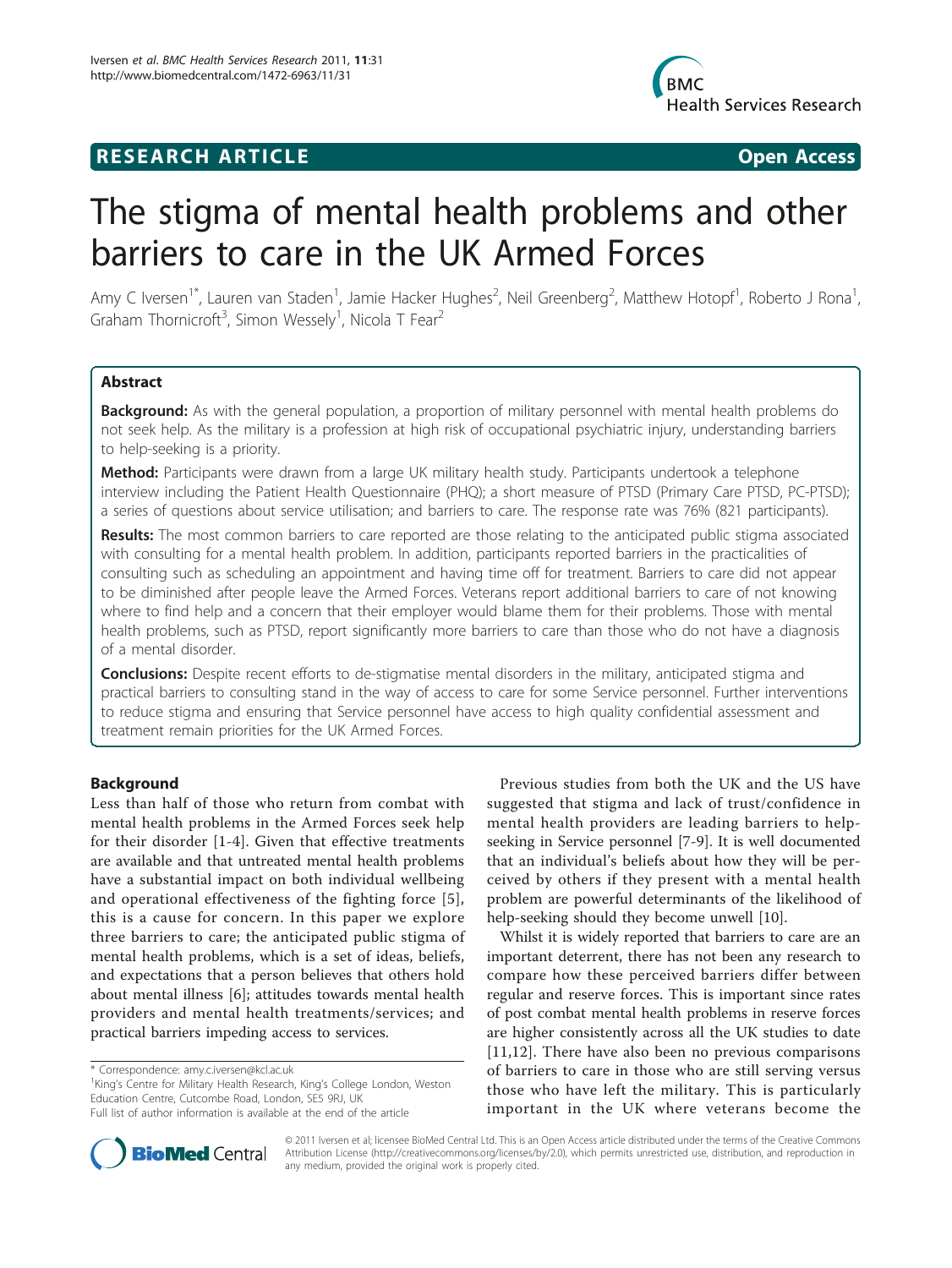responsibility of an entirely separate healthcare system (the NHS) upon leaving the military, and there is widespread anecdotal concern that veterans, in particular, struggle to access the care they need once they re-enter civilian life [[13](#page-9-0)]. Finally Hoge et al have reported that Service personnel with anxiety/depression are twice as likely to report a series of stigmatising beliefs as those who are well [[2\]](#page-8-0). We know from our previous work that rates of help-seeking for alcohol misuse are particularly low and yet alcohol problems have a high prevalence in military populations [[14\]](#page-9-0), and thus we seek to extend Hoge's work to include perceived barrier data by specific common mental disorder diagnoses including alcohol.

Therefore in this paper we systematically examine barriers to care amongst Service personnel in a large crosssectional sample of the UK military. We aim to:

a) compare barriers to care in regulars, reservists and those who have left the Armed Forces (veterans) and

b) compare barriers to care in those with and without a current mental health diagnosis.

## Method

We conducted a cross-sectional study of 821 participants consisting of a telephone interview which included a structured clinical interview plus details of service utilisation and potential barriers to care. The sample was drawn from a large existing military cohort [[11\]](#page-8-0), stratified by deployment history and regular/reserve status. A two-phase survey technique was used and those who were 'cases' based on the General Health Questionnaire 12-item (GHQ-12) at the first stage of the cohort study were over sampled. The method is described in detail elsewhere [[12](#page-8-0)].

## Participants

This study was based on a sample drawn from Phase 1 of the King's Centre for Military Health Research (KCMHR) military health study. Phase 1 was the first phase of a cohort study of UK military personnel in service at the time of the 2003 Iraq War. In total, 4722 regular and reserve personnel who were deployed on the war-fighting phase of the Iraq War and 5550 regular and reserve personnel who were not deployed to Iraq at this time completed a questionnaire about their military and deployment experiences, lifestyle factors and health outcomes. A proportion of the study participants were subsequently deployed on later deployments, whose mission was counter-insurgency rather than war fighting. Full details of the KCMHR military health study and responders can be found in Hotopf et al [[11\]](#page-8-0).

The sample frame for the current study was drawn from the pool of individuals who returned completed

questionnaires from the phase 1 of the KCMHR military health study and who gave signed consent to be followed up. Those who were likely to be psychiatric cases were identified by selecting those who were cases on the GHQ-12 [[15](#page-9-0)] from the main cohort. In order to have the power to examine service utilisation and barriers to care in those with mental health problems, the study population was weighted towards the unwell; 70% were a random sample of those who scored above the threshold for 'GHQ caseness' (score of greater than 3); and 30% were a randomly selected subgroup of the non-GHQ cases (two-phase survey technique). Within the 'case' and 'non-case' groups we stratified the sample by regular/reserve status (50% regular, 50% reserve), and deployment status (50% deployed on the main fighting period of the Iraq War (TELIC 1), 50% deployed elsewhere or were not deployed) in order to ensure adequate power to make key statistical inferences. In all other respects, group participants were representative of the KCMHR military health study responders with regards to Service branch, age, and rank and in turn the KCMHR military health study was representative of those who deployed to Iraq in 2003. The participation rate was 821 of a potential sample of 1083 participants which represented a response rate of 76%.

## Interview schedule

The telephone interview schedule included the following sections: 1) Deployment experience since 2003; 2) Patient Health Questionnaire (PHQ) [[16](#page-9-0)] with an additional measure for PTSD symptoms (the 4 item Primary Care PTSD or PC-PTSD) [[17\]](#page-9-0); 3) Perceived needs, health service use (based on a modified version of the Client Services Receipt Inventory [[18\]](#page-9-0)), receipt of treatment, and barriers to care (detailed below). The only demographic information collected was change in marital status and rank since all other relevant information was collected during phase 1.

We used the PHQ as a diagnostic instrument to measure the prevalence of common mental disorders, which has been validated for telephone use [[19](#page-9-0)]. Standard diagnostic algorithms were used to score the PHQ [[16\]](#page-9-0). For PTSD symptoms, we used a short measure developed for primary care by the National Center for PTSD (PC-PTSD) [[17\]](#page-9-0). The screen has been widely used in US military health studies and is the main measure of PTSD used in the Post Deployment Health Assessment (PDHA) [[4\]](#page-8-0) and Post Deployment Reassessment (PDHRA) mandated by the US Department of Defense [[20](#page-9-0)]. To improve the specificity of the measure, we included a lifetime DSM-IV Criterion A1 event screening question taken from the National Comorbidity Study [\[21](#page-9-0)]. All interviews were conducted during 2006 and 2007.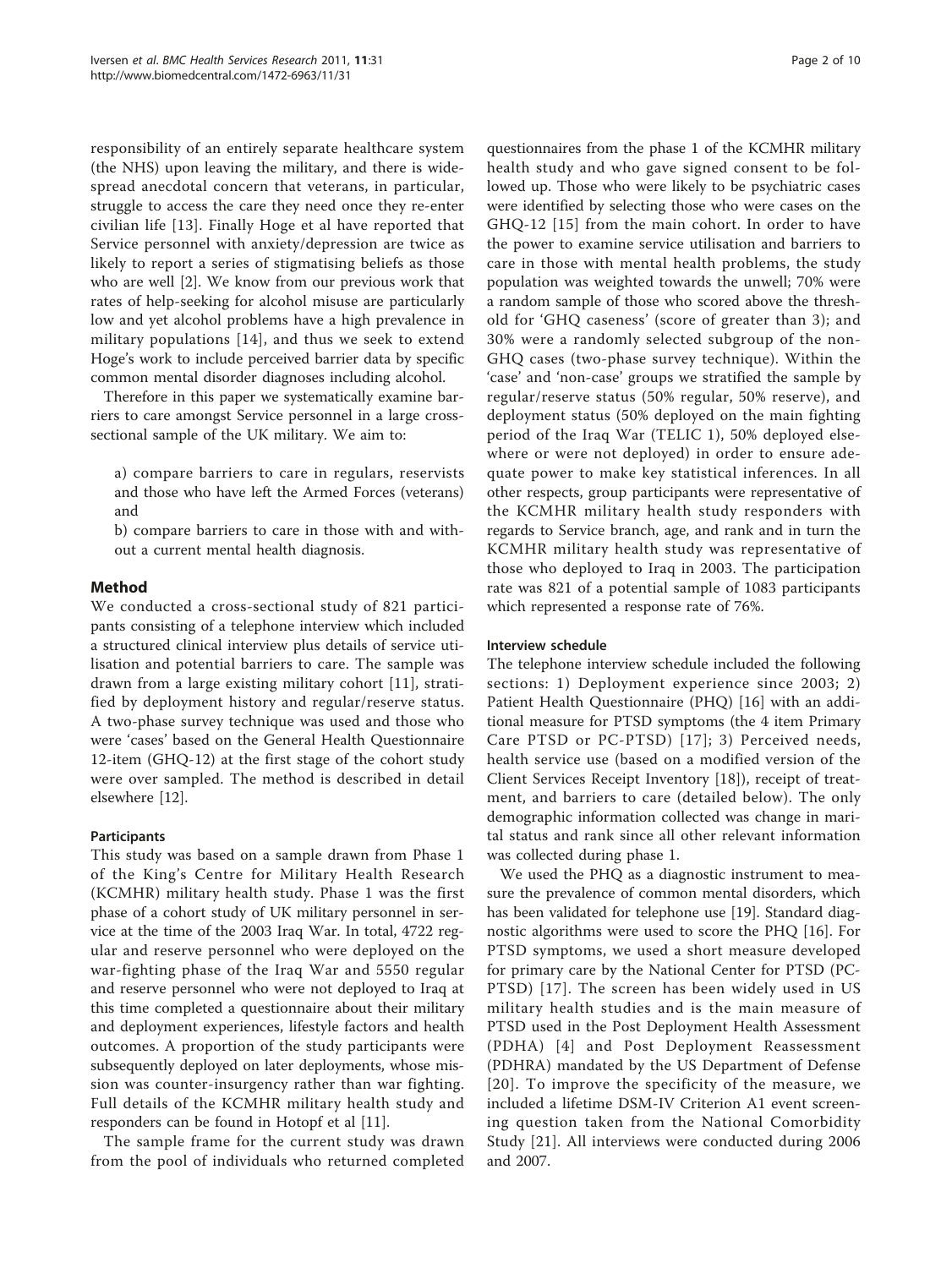## Barriers to care

Barriers to care were assessed by measuring agreement with a series of statements which covered: a) practical barriers to access of care; b) anticipated public stigma; and c) attitudes to mental health care/providers. All participants were asked to rate using a five-level Likert scale 'how much each of the possible concerns might affect your decision to receive mental health counselling or services if you ever had a mental health problem'. These measures were an expanded version of those used by Hoge et al in their cross-sectional study of US combatants [\[2](#page-8-0)].

## Analysis

All statistical analyses were undertaken using the statistical software package STATA (version 10.0) [[22\]](#page-9-0). The majority of the data reported are descriptive statistics (percentages with their 95% confidence intervals). To compare barriers to care amongst regulars, reserves, and veterans, and those with and without mental health problems, unadjusted and adjusted odds ratios are presented together with their 95% confidence intervals. Odds ratios were derived using logistic regression analysis and were adjusted for socio-demographic (age, sex, marital status, educational status) and military (rank, Service, deployment status, role) characteristics that were associated with at least one barrier to care statement and the key variable such as serving status or mental health diagnosis. Responses to each barrier to care questions were grouped into 'agree' (strongly agree and agree) and 'disagree' (strongly disagree and disagree). Responses of 'neither agree nor disagree' were excluded from the analysis [[23\]](#page-9-0). The number reporting 'neither agree nor disagree' ranged from 26 (for 'don't have adequate transport') to 188 (for 'my bosses would blame me for the problem'). All analyses took account of the sample weights by using the survey (svy) commands in STATA.

## Ethical Issues

The study received approval from both the King's College Hospital NHS Research Ethics Committee (ref: 05/Q0703/155) and also from the Ministry of Defence (Navy) Personnel Research Ethics Committee (ref: 0522/22).

## Results

## Agreement with statements about access to services, stigma, and attitudes towards mental health care/ providers in the overall sample (Table [1](#page-3-0))

The most commonly endorsed barriers were stigmatising beliefs relating to the attitudes of the workplace, for example 'members of my unit might have less confidence in me' (73.2%) and 'my unit bosses would treat me differently' (71.3%). Other commonly reported workplace-related concerns included 'it would harm my career' (47.3%) and 'I would be seen as weak by those who are important to me' (41.0%). In terms of practical barriers, the most commonly reported was that 'it would be difficult to schedule an appointment' (28.8%). Only 3.6% endorsed the idea that 'mental health care doesn't work', and 8.6% said that they had prior 'bad experiences with mental health professionals'.

## Comparison of barriers to care in regular personnel, reservists, and veterans (Table [2](#page-4-0))

In regular personnel, the most commonly endorsed barriers to care are related to stigmatising beliefs. In general, concerns about access to mental health services were less frequent. Attitudes to mental health care/providers again did not appear to be as much of a barrier as the stigma of consulting. The most common attitude which inhibited help-seeking was a concern that 'my visit would not remain confidential'. Few endorsed the statements that 'mental health care does not work' or that 'my boss would discourage the use of mental health services'.

Reservists were more likely than regulars to endorse practical barriers such as 'I don't know where to get help', and report difficulty in 'scheduling an appointment' and in 'getting time off for treatment'. Reservists were less likely to report 'I don't trust mental health professionals' than regular personnel.

Similarly, veterans were more likely to report 'I don't know where to get help' than regular personnel and that 'I don't have adequate transport', and 'my bosses would blame me for my problem'.

## Comparison of barriers to care in those with and without mental health problems (Table [3](#page-5-0))

In terms of access issues, compared to those without any diagnosis, those with a diagnosis of depression were more likely to report that they 'don't know where to get help', 'did not have adequate transport', 'it is difficult to schedule an appointment', and that 'it would be difficult getting time off work for treatment'. Depressed participants were also more likely to report that 'my boss would blame me for the problem', and 'I would be seen as weak by those who are important to me'.

Compared to those without any diagnosis, those with alcohol problems were more likely to endorse 'members of my unit might have less confidence in me', 'my visit would not remain confidential', 'I would think less of a team member if I thought they were receiving mental health counselling' and 'I have had bad experiences with mental health professionals'. They also reported difficulty in scheduling an appointment.

In comparison to those without any diagnosis, those with PTSD symptoms were more likely to report that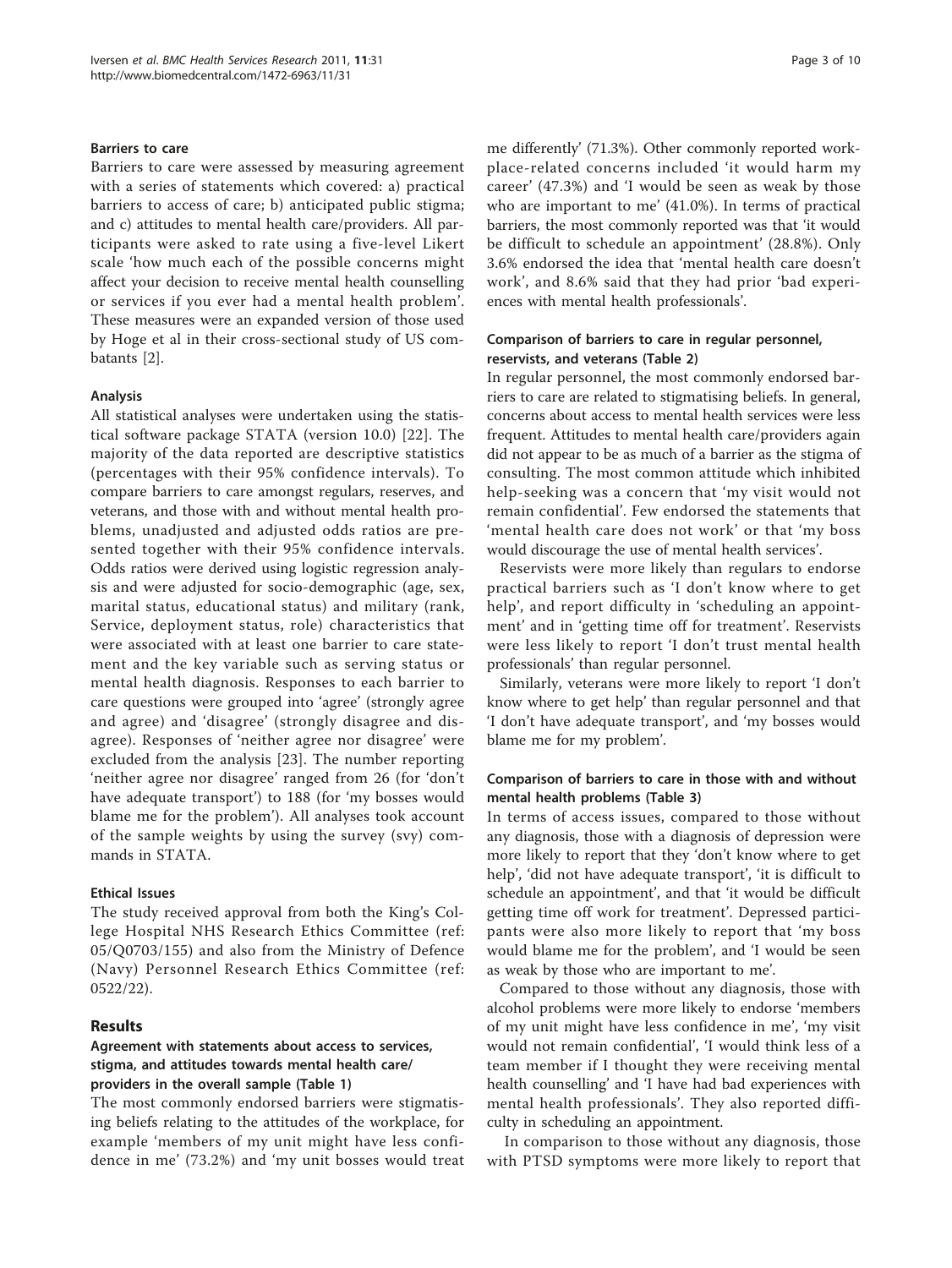|                                                                                                          | n   | $N^*$ | % agreeing |
|----------------------------------------------------------------------------------------------------------|-----|-------|------------|
| Access                                                                                                   |     |       |            |
| It's difficult to schedule an appointment                                                                | 251 | 696   | 28.8       |
| It would be difficult to get time off work for treatment                                                 | 206 | 756   | 18.7       |
| I don't know where to get help                                                                           | 165 | 792   | 16.0       |
| I don't have adequate transport                                                                          | 40  | 794   | 4.4        |
| Stigma                                                                                                   |     |       |            |
| Members of my unit might have less confidence in me                                                      | 556 | 726   | 73.2       |
| My unit bosses might treat me differently                                                                | 558 | 734   | 71.3       |
| It would harm my career                                                                                  | 381 | 685   | 47.3       |
| I would be seen as weak by those who are important to me                                                 | 356 | 690   | 41.0       |
| It would be too embarrassing                                                                             | 330 | 727   | 37.1       |
| My bosses would blame me for the problem                                                                 | 182 | 630   | 15.4       |
| Attitudes to mental health care/providers                                                                |     |       |            |
| My visit would not remain confidential                                                                   | 133 | 708   | 14.4       |
| I would think less of a team member or colleague if I knew they were receiving mental health counselling | 95  | 721   | 10.8       |
| I've had bad experiences with mental health professionals                                                | 96  | 647   | 8.6        |
| don't trust mental health professionals                                                                  | 64  | 677   | 6.0        |
| My bosses discourage the use of mental health services                                                   | 75  | 643   | 5.6        |
| Mental health care doesn't work                                                                          | 27  | 653   | 3.6        |

<span id="page-3-0"></span>Table 1 Agreement with statements about access to mental health services, stigma of mental illness and perceived barriers to care, number agreeing (n), overall N for each statement\* and weighted percentage agreeing (%)

(Total sample size = 821).

\*Excludes those who responded 'neither agree or disagree' and those with missing data.

they did not know where to get help, and that 'it would be difficult getting time off for treatment'. Those with PTSD were also more likely to endorse 'it would be too embarrassing', and 'my boss would blame me for the problem'. In terms of attitudes to mental illness/providers, those with PTSD were more likely to report 'I have had bad experiences with mental health professionals'.

## **Discussion**

Four main findings emerge from this study. First, the most common barriers to care reported are those relating to the anticpated public stigma associated with consulting for a mental health problem. Second, barriers to care do not appear to be reduced after people leave the Armed Forces: indeed veterans reported additional barriers to care. Third, reservists believed that they would experience additional difficulties in the practicalities of consulting such as scheduling an appointment and having time off for treatment. Finally, those with mental health problems such as PTSD reported significantly more barriers to care than those who were well.

## Strengths and weaknesses of the study

To our knowledge, this is the first study to date which has examined barriers to care in a representative sample of the UK military.

The strengths of this study are the large sample and high response rate, with no evidence of bias in terms of health between responders and non-responders [\[12\]](#page-8-0). The sample is diverse, representing all three services, includes those who have deployed and those who have not, and includes regulars, reservists, and those who have left. The study used a structured clinical interview, and did not rely on questionnaire self-report of symptoms or distress. As data collection took place independent of the military, data quality should have been unaffected by participants' concerns that their problems may have been reported back to the chain of command.

Although our response rate was high, our sample was already based on a 61% response rate [[11](#page-8-0)]. Whilst the indications are that there is no difference in health status between responders and non-responders in the original survey, it is still possible that we missed a small proportion of individuals who made up the most vulnerable, unwell or socially excluded members of population, such as those who were in prison or who were homeless.

## Stigma

Stigma had been reported as an important deterrent for seeking help for mental health problems in the general population [[24](#page-9-0)]. It is likely that such deterrents are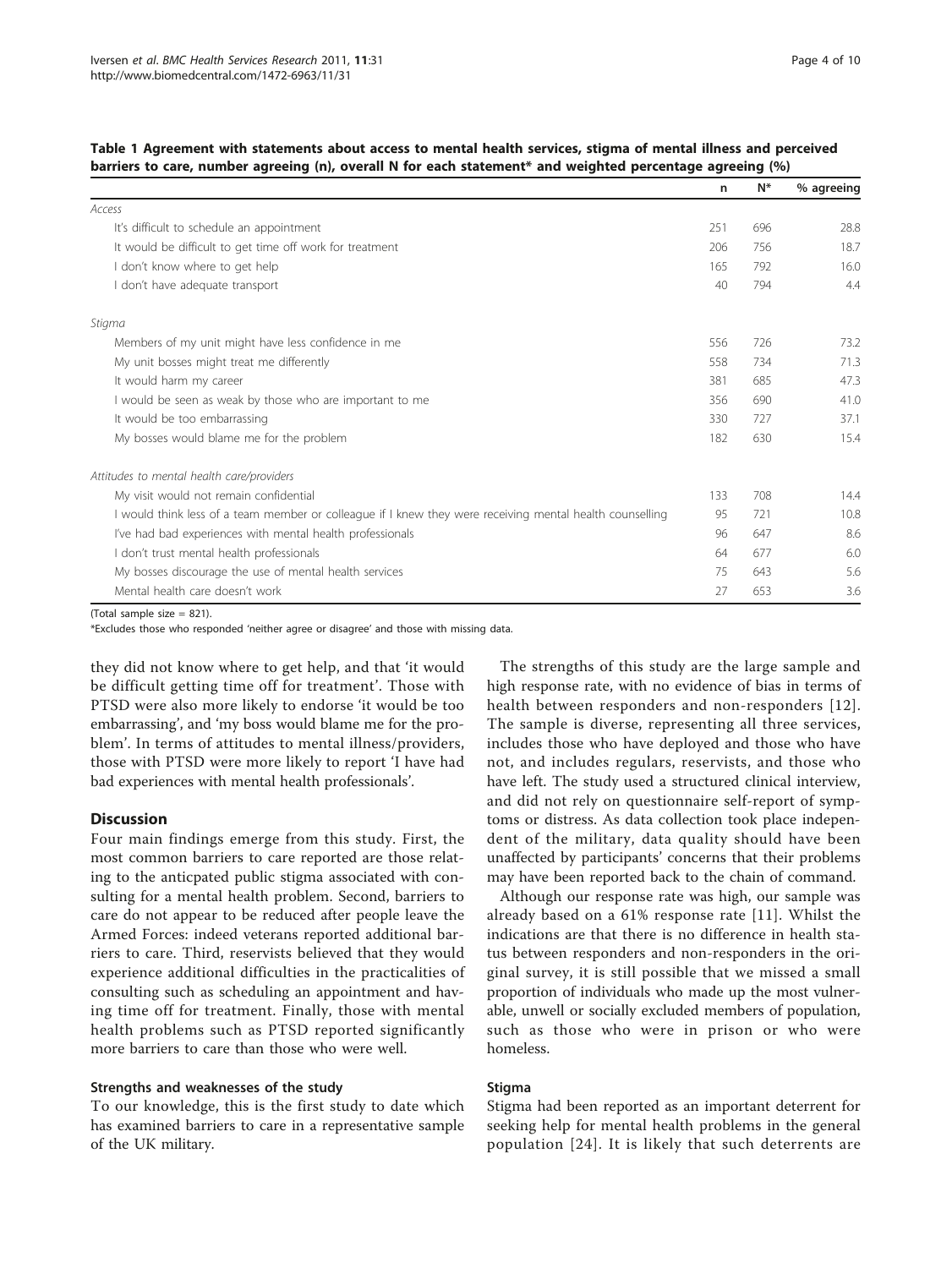<span id="page-4-0"></span>Table 2 Agreement with statements about access to mental health services, stigma of mental illness and perceived barriers to care, by serving status (regular, reserve or veteran), weighted percentage (%), odds ratio and 95% confidence interval (CI)

|                                                                                                             | <b>Regulars</b><br>(n ranges<br>from 240<br>to 295) |      |                                                                                    | <b>Reserves</b><br>(n ranges<br>from 222<br>to 292) |      |                                       | <b>Veterans</b><br>(n ranges<br>from 164<br>to 212) |  |
|-------------------------------------------------------------------------------------------------------------|-----------------------------------------------------|------|------------------------------------------------------------------------------------|-----------------------------------------------------|------|---------------------------------------|-----------------------------------------------------|--|
|                                                                                                             |                                                     |      |                                                                                    | Odds ratio <sup>a</sup><br>(95% CI)                 |      | Odds ratio <sup>c</sup><br>(95% CI)   |                                                     |  |
|                                                                                                             | $\frac{0}{0}$                                       | $\%$ | Unadjusted                                                                         | Adjusted <sup>b</sup>                               | $\%$ | Unadjusted                            | Adjusted <sup>d</sup>                               |  |
| Access                                                                                                      |                                                     |      |                                                                                    |                                                     |      |                                       |                                                     |  |
| I don't know where to get help                                                                              |                                                     |      | 11.5 18.7 1.76 (0.90-3.46) 3.06 (1.27-7.42) 20.8 1.42 (0.97-2.09) 1.74 (1.14-2.64) |                                                     |      |                                       |                                                     |  |
| I don't have adequate transport                                                                             | 3.9                                                 |      | 2.9 0.74 (0.21-2.63) 1.77 (0.32-9.69)                                              |                                                     |      | 7.9 1.46 (0.78-2.73) 2.12 (1.09-4.14) |                                                     |  |
| It's difficult to schedule an appointment                                                                   | 20.4                                                |      | 38.7 2.46 (1.40-4.35) 3.63 (1.79-7.34) 28.8 1.26 (0.90-1.75) 1.36 (0.96-1.92)      |                                                     |      |                                       |                                                     |  |
| It would be difficult to get time off work for<br>treatment                                                 |                                                     |      | 14.5 25.2 1.98 (1.08-3.62) 3.37 (1.60-7.09) 16.5 1.08 (0.76-1.54) 1.23 (0.85-1.76) |                                                     |      |                                       |                                                     |  |
| Stigma                                                                                                      |                                                     |      |                                                                                    |                                                     |      |                                       |                                                     |  |
| It would be too embarrassing                                                                                |                                                     |      | 41.7 34.4 0.74 (0.44-1.23) 0.85 (0.43-1.72) 33.5 0.84 (0.62-1.13) 0.87 (0.63-1.21) |                                                     |      |                                       |                                                     |  |
| It would harm my career                                                                                     |                                                     |      | 51.5 48.9 0.90 (0.53-1.51) 1.14 (0.55-2.35) 37.6 0.75 (0.55-1.02) 0.72 (0.52-1.02) |                                                     |      |                                       |                                                     |  |
| Members of my unit might have less confidence in<br>me                                                      |                                                     |      | 78.1 71.1 0.69 (0.38-1.24) 1.12 (0.50-2.50) 67.3 0.76 (0.54-1.07) 0.81 (0.53-1.21) |                                                     |      |                                       |                                                     |  |
| My unit bosses might treat me differently                                                                   |                                                     |      | 72.4 68.8 0.84 (0.48-1.46) 0.77 (0.36-1.65) 73.0 1.01 (0.73-1.42) 1.11 (0.77-1.61) |                                                     |      |                                       |                                                     |  |
| My bosses would blame me for the problem                                                                    |                                                     |      | 12.3 14.8 1.24 (0.60-2.55) 1.64 (0.62-4.33) 21.5 1.39 (0.94-2.07) 1.85 (1.21-2.83) |                                                     |      |                                       |                                                     |  |
| I would be seen as weak by those who are important<br>to me                                                 |                                                     |      | 36.6 42.2 1.27 (0.75-2.15) 1.68 (0.81-3.48) 46.5 1.23 (0.91-1.66) 1.32 (0.95-1.85) |                                                     |      |                                       |                                                     |  |
| Attitudes to mental health care/providers                                                                   |                                                     |      |                                                                                    |                                                     |      |                                       |                                                     |  |
| Mental health care doesn't work                                                                             | 5.5                                                 |      | $0.7$ $0.13$ $(0.04 - 0.41)$ $0.79$ $(0.17 - 3.66)$                                |                                                     |      | 4.7 0.92 (0.47-1.81) 1.14 (0.63-2.05) |                                                     |  |
| I don't trust mental health professionals                                                                   | 7.6                                                 |      | 2.0 0.25 (0.10-0.61) 0.18 (0.04-0.74)                                              |                                                     |      | 9.9 1.16 (0.68-1.96) 1.22 (0.69-2.21) |                                                     |  |
| My visit would not remain confidential                                                                      | 16.4                                                |      | 13.1 0.77 (0.39-1.52) 1.17 (0.46-2.94) 13.0 0.87 (0.58-1.31) 0.97 (0.64-1.48)      |                                                     |      |                                       |                                                     |  |
| I would think less of a team member or colleague if I<br>knew they were receiving mental health counselling | 11.5                                                |      | 8.1 0.68 (0.31-1.52) 0.53 (0.19-1.46) 14.0 1.12 (0.72-1.74) 1.29 (0.81-2.04)       |                                                     |      |                                       |                                                     |  |
| My bosses discourage the use of mental health<br>services                                                   | 5.3                                                 |      | 3.9 0.73 (0.22-2.41) 0.84 (0.11-6.33)                                              |                                                     |      | 9.3 1.35 (0.81-2.27) 1.33 (0.77-2.29) |                                                     |  |
| I've had bad experiences with mental health<br>professionals                                                | 9.1                                                 | 7.1  |                                                                                    | $0.76$ $(0.31-1.87)$ $0.73$ $(0.15-3.40)$           |      | 9.9 1.05 (0.64-1.71) 1.22 (0.54-15.9) |                                                     |  |

(Total sample size = 821).

Those responding 'neither agree or disagree' are excluded (number excluded ranges from 26 to 188).

<sup>a</sup>For the odds of agreeing among reserves relative to the odds of agreeing among regulars.

<sup>b</sup>Adjusted for sex, rank, educational status, Service, age, deployment status and role.

For the odds of agreeing among veterans relative to the odds of agreeing among regulars.

<sup>d</sup>Adjusted for sex, age and deployment status.

amplified in military culture where characteristics of strength, resilience, and self-sufficiency are selected for and prized. Our report that the most significant barrier to seeking mental health care is the anticipated stigma of consulting and lack of trust/confidence in mental health services mirrors what is reported for the US military [\[2](#page-8-0),[25\]](#page-9-0), the Canadian military [\[1](#page-8-0),[26\]](#page-9-0), and previously for the UK military [[3,8](#page-8-0)]. Taken together these results suggest that despite recent efforts to de-stigmatise mental health problems, a substantial proportion of military personnel still anticipate stigma and believe that any help-seeking behaviour is likely to negatively impact their career and relationships with their seniors.

#### Career impact and confidentiality: Valid concerns?

Is there any truth to the assertion that Service personnel who admit to mental disorders will be disadvantaged in their career progression, or somehow viewed more negatively by their peers? There is some limited evidence from the US that commanders view soldiers who have consulted for mental health problems more negatively [[27](#page-9-0)], and this was the perception of some of the participants in this UK study. We also know that mental health problems do have implications for certain occupational roles within the military - for example - whilst suffering from a mental health problem, some personnel will not be allowed to carry weapons, or pilot military aircraft.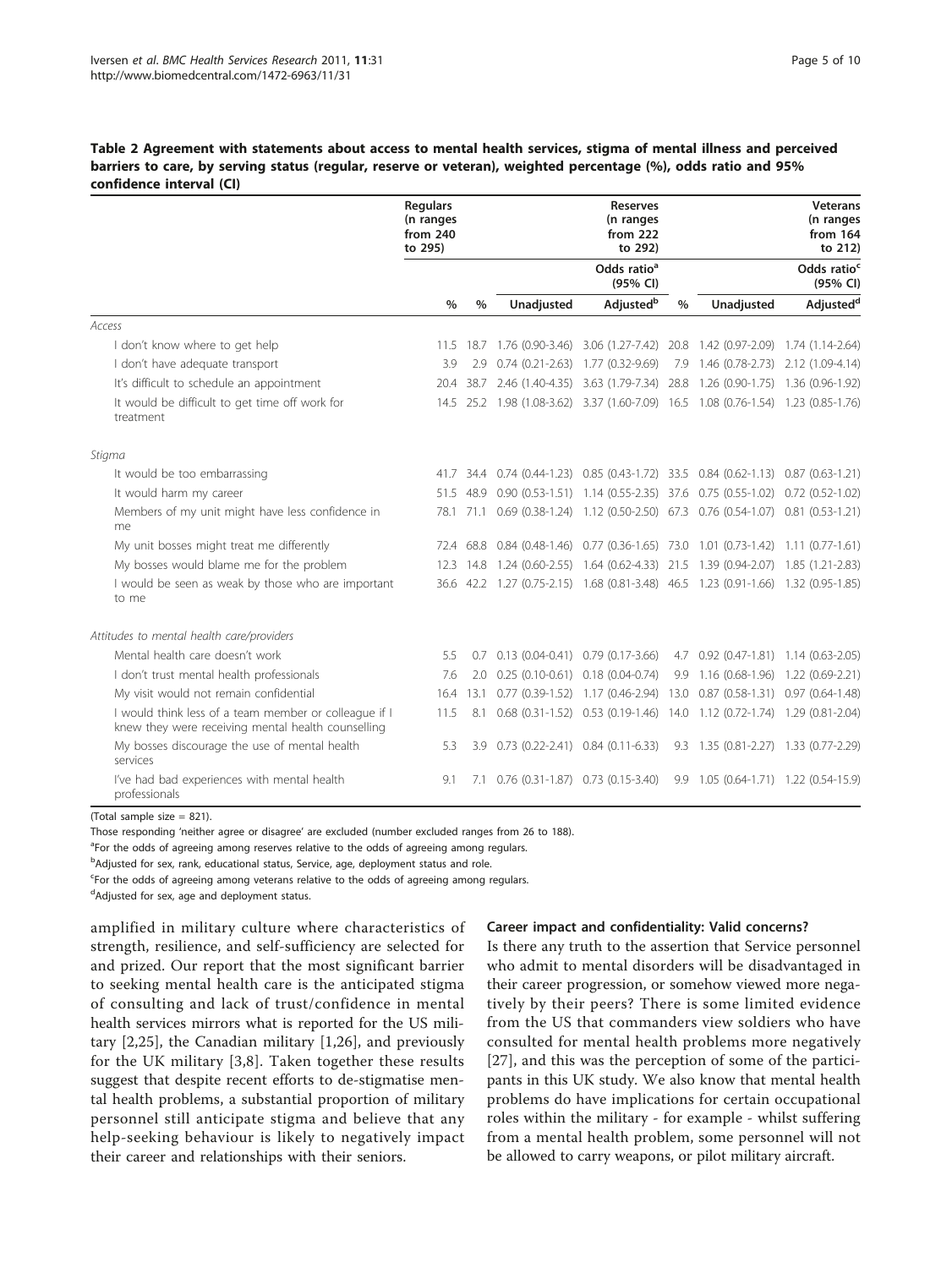<span id="page-5-0"></span>Table 3 Agreement with statements about access to mental health services, stigma of mental illness and perceived barriers to care, by whether the respondent had a depressive/anxiety disorder, alcohol abuse or PTSD symptoms, weighted percentage (%), odds ratio and 95% confidence interval (CI)

|                                                                   |                                                                                                  | Depressive/anxiety disorder<br>(n ranges from 142 to 187) |                                  |                         |                                                | Alcohol abuse<br>(n ranges from 146 to 191) |                         | PTSD symptoms<br>(n ranges from 84 to 106)    |                                  |                                     |  |
|-------------------------------------------------------------------|--------------------------------------------------------------------------------------------------|-----------------------------------------------------------|----------------------------------|-------------------------|------------------------------------------------|---------------------------------------------|-------------------------|-----------------------------------------------|----------------------------------|-------------------------------------|--|
|                                                                   | % agree<br>among<br>those<br>without any<br>diagnosis (n diagnosis<br>ranges from<br>357 to 453) | % agree<br>among<br>those<br>with                         | Odds ratio <sup>a</sup> (95% CI) |                         | % agree<br>among<br>those<br>with<br>diagnosis | Odds ratio <sup>c</sup> (95% CI)            |                         | % agree<br>among<br>those<br>with<br>symptoms | Odds ratio <sup>e</sup> (95% CI) |                                     |  |
|                                                                   |                                                                                                  |                                                           | Unadjusted Adjusted <sup>b</sup> |                         |                                                | Unadjusted Adjusted <sup>d</sup>            |                         |                                               | Unadjusted Adjusted <sup>f</sup> |                                     |  |
| Access                                                            |                                                                                                  |                                                           |                                  |                         |                                                |                                             |                         |                                               |                                  |                                     |  |
| I don't know<br>where to get<br>help                              | 13.0                                                                                             | 29.7                                                      | 2.83<br>$(1.40 - 5.74)$          | 2.44<br>$(1.04 - 5.72)$ | 19.9                                           | 1.66<br>$(0.85 - 3.27)$                     | 1.02<br>$(0.47 - 2.19)$ | 33.5                                          | 3.38                             | 3.77<br>$(1.26-9.04)$ $(1.13-12.6)$ |  |
| I don't have<br>adequate<br>transport                             | 2.1                                                                                              | 14.1                                                      | 7.57<br>$(2.25 - 25.4)$          | 5.45<br>$(1.69 - 17.6)$ | 11.2                                           | 5.80<br>$(1.79 - 18.8)$                     | 1.75<br>$(0.68 - 4.51)$ | 2.5                                           | 1.20<br>$(0.31 - 4.58)$          | 2.23<br>$(0.44 - 11.4)$             |  |
| It's difficult to<br>schedule an<br>appointment                   | 26.6                                                                                             | 37.1                                                      | 1.62<br>$(0.85 - 3.10)$          | 2.03<br>$(1.02 - 4.05)$ | 37.4                                           | 1.65<br>$(0.89 - 3.03)$                     | 2.13<br>$(1.08 - 4.20)$ | 38.0                                          | 1.69<br>$(0.69 - 4.15)$          | 1.99<br>$(0.69 - 5.78)$             |  |
| It would be<br>difficult to get<br>time off work for<br>treatment | 15.3                                                                                             | 38.4                                                      | 3.45<br>$(1.79 - 6.66)$          | 3.06<br>$(1.51 - 6.21)$ | 20.1                                           | 1.39<br>$(0.72 - 2.69)$                     | 1.26<br>$(0.58 - 2.74)$ | 33.3                                          | 2.77                             | 2.74<br>$(1.17-6.57)$ $(1.08-6.92)$ |  |
| Stigma                                                            |                                                                                                  |                                                           |                                  |                         |                                                |                                             |                         |                                               |                                  |                                     |  |
| It would be too<br>embarrassing                                   | 33.6                                                                                             | 54.6                                                      | 2.37<br>$(1.27 - 4.43)$          | 1.73<br>$(0.88 - 3.42)$ | 40.6                                           | 1.35<br>$(0.76 - 2.41)$                     | 1.06<br>$(0.57 - 1.98)$ | 70.5                                          | 4.72<br>$(2.15 - 10.4)$          | 4.21<br>$(1.73 - 10.2)$             |  |
| It would harm my<br>career                                        | 45.3                                                                                             | 50.8                                                      | 1.25<br>$(0.67 - 2.34)$          | 1.25<br>$(0.63 - 2.49)$ | 53.1                                           | 1.36<br>$(0.75 - 2.48)$                     | 1.49<br>$(0.76 - 2.91)$ | 57.5                                          | 1.63<br>$(0.62 - 4.27)$          | 2.31<br>$(0.76 - 7.06)$             |  |
| Members of my<br>unit might have<br>less confidence in<br>me      | 71.9                                                                                             | 68.5                                                      | 0.85<br>$(0.43 - 1.67)$          | 0.73<br>$(0.34 - 1.57)$ | 83.5                                           | 1.98<br>$(0.90 - 4.35)$                     | 3.14<br>$(1.36 - 7.25)$ | 77.9                                          | 1.38<br>$(0.47 - 4.09)$          | 1.47<br>$(0.46 - 4.68)$             |  |
| My unit bosses<br>might treat me<br>differently                   | 69.7                                                                                             | 76.1                                                      | 1.38<br>$(0.68 - 2.82)$          | 1.01<br>$(0.45 - 2.26)$ | 81.5                                           | 1.92<br>$(0.91 - 4.02)$                     | 2.01<br>$(0.92 - 4.40)$ | 76.8                                          | 1.44<br>$(0.48 - 4.29)$          | 1.75<br>$(0.58 - 5.33)$             |  |
| My bosses would<br>blame me for the<br>problem                    | 11.2                                                                                             | 35.3                                                      | 4.31<br>$(2.05 - 9.04)$          | 3.41<br>$(1.56 - 7.42)$ | 24.9                                           | 2.62<br>$(1.25 - 5.52)$                     | 2.06<br>$(0.95 - 4.46)$ | 45.7                                          | 6.66<br>$(2.71 - 16.4)$          | 6.47<br>$(2.63 - 15.9)$             |  |
| I would be seen<br>as weak by those<br>who are<br>important to me | 36.1                                                                                             | 57.6                                                      | 2.41<br>$(1.27 - 4.55)$          | 2.36<br>$(1.19 - 4.68)$ | 51.7                                           | 1.90<br>$(1.04 - 3.45)$                     | 1.94<br>$(1.00 - 3.75)$ | 57.3                                          | 2.38<br>$(0.95 - 5.95)$          | 2.34<br>$(0.92 - 5.96)$             |  |
| Attitudes to<br>mental health<br>care/providers                   |                                                                                                  |                                                           |                                  |                         |                                                |                                             |                         |                                               |                                  |                                     |  |
| Mental health<br>care doesn't work                                | 2.9                                                                                              | 6.3                                                       | 2.25<br>$(0.43 - 11.7)$          | 2.18<br>$(0.35 - 13.5)$ | 5.0                                            | 1.79<br>$(0.43 - 7.40)$                     | 2.26<br>$(0.32 - 16.1)$ | 1.4                                           | 0.48<br>$(0.09 - 2.42)$          | 0.85<br>$(0.14 - 5.13)$             |  |
| I don't trust<br>mental health<br>professionals                   | 3.7                                                                                              | 13.6                                                      | 4.09<br>$(1.38 - 12.2)$          | 3.25<br>$(0.81 - 13.1)$ | 10.8                                           | 3.15<br>$(1.06 - 9.34)$                     | 3.30<br>$(0.94 - 11.6)$ | 11.0                                          | 3.24<br>$(1.16 - 9.05)$          | 2.22<br>$(0.49 - 9.95)$             |  |
| My visit would<br>not remain<br>confidential                      | 11.4                                                                                             | 19.2                                                      | 1.84<br>$(0.86 - 3.94)$          | 1.93<br>$(0.86 - 4.33)$ | 22.2                                           | 2.21<br>$(1.05 - 9.34)$                     | 2.41<br>$(1.16 - 5.03)$ | 21.8                                          | 2.15<br>$(0.98 - 4.74)$          | 2.12<br>$(0.83 - 5.45)$             |  |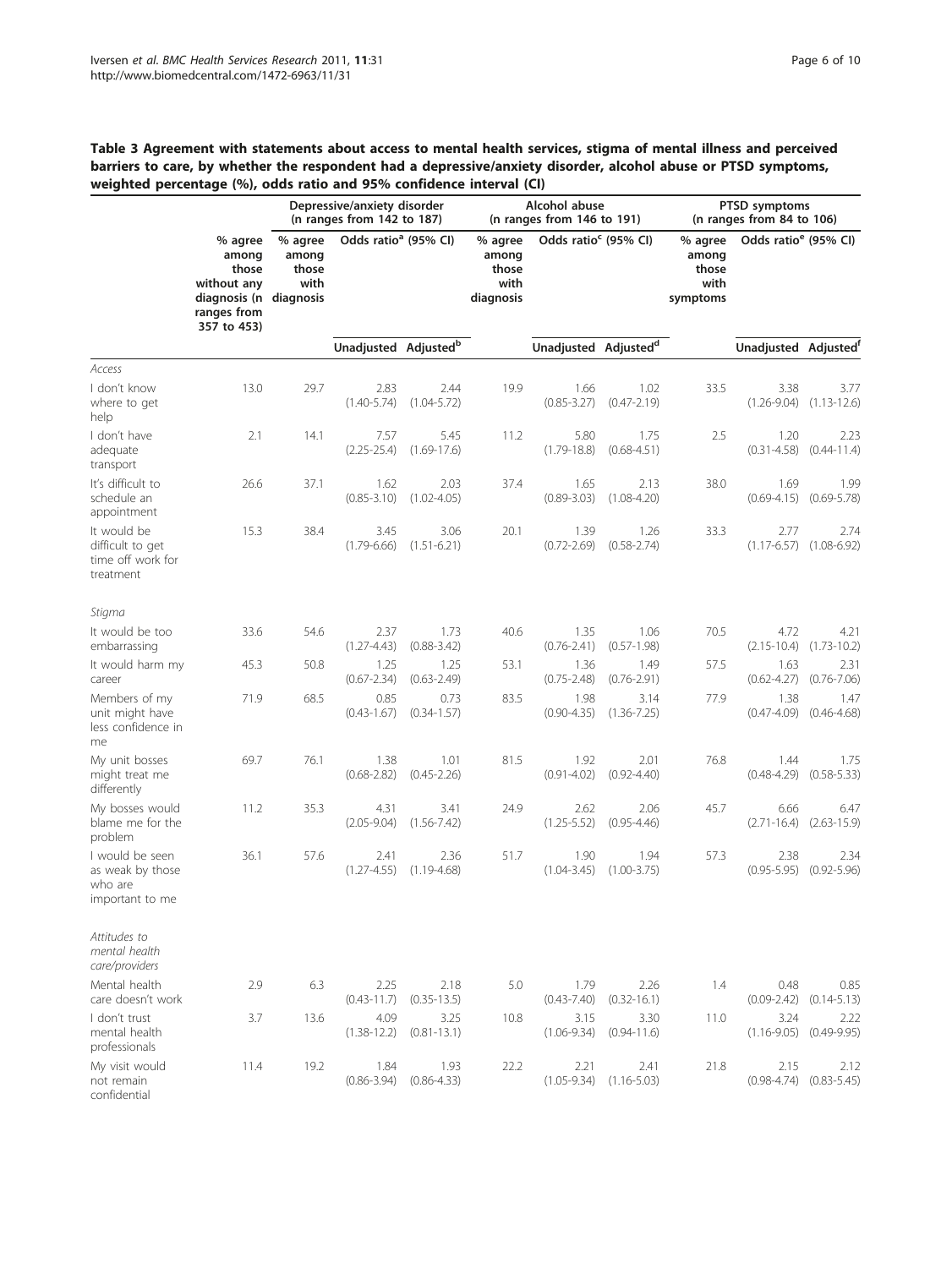| <u>merginear percentage</u> (70)) baas ratio and so <i>to</i> communication meet var (er) (commucu)                         |     |      |                         |                         |      |                         |                         |      |                         |                         |
|-----------------------------------------------------------------------------------------------------------------------------|-----|------|-------------------------|-------------------------|------|-------------------------|-------------------------|------|-------------------------|-------------------------|
| would think less<br>of a team<br>member or<br>colleague if I<br>knew they were<br>receiving mental<br>health<br>counselling | 7.8 | 15.9 | 2.25<br>$(0.89 - 5.73)$ | 1.81<br>$(0.69 - 4.75)$ | 22.6 | 3.47<br>$(1.60 - 7.51)$ | 2.87<br>$(1.23 - 6.71)$ | 8.4  | 1.08<br>$(0.43 - 2.72)$ | 1.00<br>$(0.26 - 3.76)$ |
| My bosses<br>discourage the<br>use of mental<br>health services                                                             | 4.6 | 11.9 | 2.79<br>$(1.05 - 7.43)$ | 2.71<br>$(0.99 - 7.42)$ | 6.0  | 1.32<br>$(0.49 - 3.55)$ | 1.09<br>$(0.28 - 4.22)$ | 19.4 | 4.95<br>$(1.46 - 16.7)$ | 2.36<br>$(0.59 - 9.53)$ |
| I've had bad<br>experiences with<br>mental health<br>professionals                                                          | 7.1 | 12.7 | 2.21<br>$(0.89 - 5.48)$ | 2.27<br>$(0.89 - 5.83)$ | 19.3 | 3.61<br>$(1.47 - 8.84)$ | 4.95<br>$(1.92 - 12.8)$ | 27.1 | 5.63<br>$(1.88 - 16.8)$ | 3.94<br>$(1.18 - 13.2)$ |

Table 3 Agreement with statements about access to mental health services, stigma of mental illness and perceived barriers to care, by whether the respondent had a depressive/anxiety disorder, alcohol abuse or PTSD symptoms, weighted percentage (%), odds ratio and 95% confidence interval (CI) (Continued)

Those responding 'neither agree or disagree' are excluded (number excluded ranges from 26 to 188).

<sup>a</sup>For the odds of agreeing among those with a depressive/anxiety disorder relative to the odds of agreeing among those without a depressive/anxiety disorder. <sup>b</sup>Adjusted for age, Service and childhood vulnerability.

For the odds of agreeing among those with alcohol abuse relative to the odds of agreeing among those without alcohol abuse.

<sup>d</sup>Adjusted for age, Service, childhood vulnerability, marital status, medical downgrading status and sex.

<sup>e</sup>For the odds of agreeing among those with PTSD symptoms relative to the odds of agreeing among those without PTSD symptoms.

f Adjusted for deployment status, Service, childhood vulnerability and educational status.

Again, whilst confidentiality is a guiding principle, it cannot be absolute as is the case in any branch of occupational medicine. The military chain of command may be informed if a member of their unit is suffering from a health problem, physical or mental, which is deemed to affect their employability, though only essential details which influence their occupational role will be passed on. Thus to some extent, many of the barriers endorsed represent realistic concerns and constitute legitimate barriers to care in the current system but we should point out that similar barriers exist (in the UK) for other professions such as doctors, airline pilots, heavy goods vehicle drivers and so on. Confidentiality may be a particular concern and deterrent to help-seeking in the close-knit environment of the military where medics and their potential patients work alongside each other, live and socialise together.

Access to confidential sources of help have been identified as a key incentive to promote help-seeking in a recent study of soldiers post-deployment [\[28\]](#page-9-0). The challenge, therefore, for military health providers is to reduce stigma and maintain confidentiality as much as is practical, whilst providing the military with an occupational health service which not only maintains but maximises operational efficiency and readiness.

## Special barriers for reservists

Reservists report more specific difficulties related to the practicalities of accessing treatment. This is likely to be because those reservists who we interviewed were not

mobilised at the time of their interview and had returned to their civilian lives and employment. Our previous work has documented not only that reservists who have deployed are at especially high risk [[29\]](#page-9-0) but also that civilian employers of reservists often have little knowledge or understanding of the needs of reservists who have been deployed [[30\]](#page-9-0). In addition, the military peer group which may serve an important function in encouraging help-seeking, and mitigating barriers to care is no longer accessible for reservists on their return home. This would suggest that more recent efforts to provide accessible and bespoke services for reservists are timely and important. The Reservist Mental Health Programme which was implemented during this study is one such initiative although at the present time only small numbers of reservists are accessing this service (personal communication; Norman Jones). Perhaps more important is the education of primary care providers in the likely sequelae of combat and the special challenges of reservists and ensuring that patients who present to primary care are signposted effectively.

## Barriers to care for veterans

Veterans appear to take their barriers to care with them when they return to civilian life, and report additional difficulties of 'not knowing where to seek help', 'not having adequate transport' and the stigma of 'my bosses would blame me for the problem'. There is much interest in the fate of veterans and several anecdotal reports have suggested that veterans experience difficulties in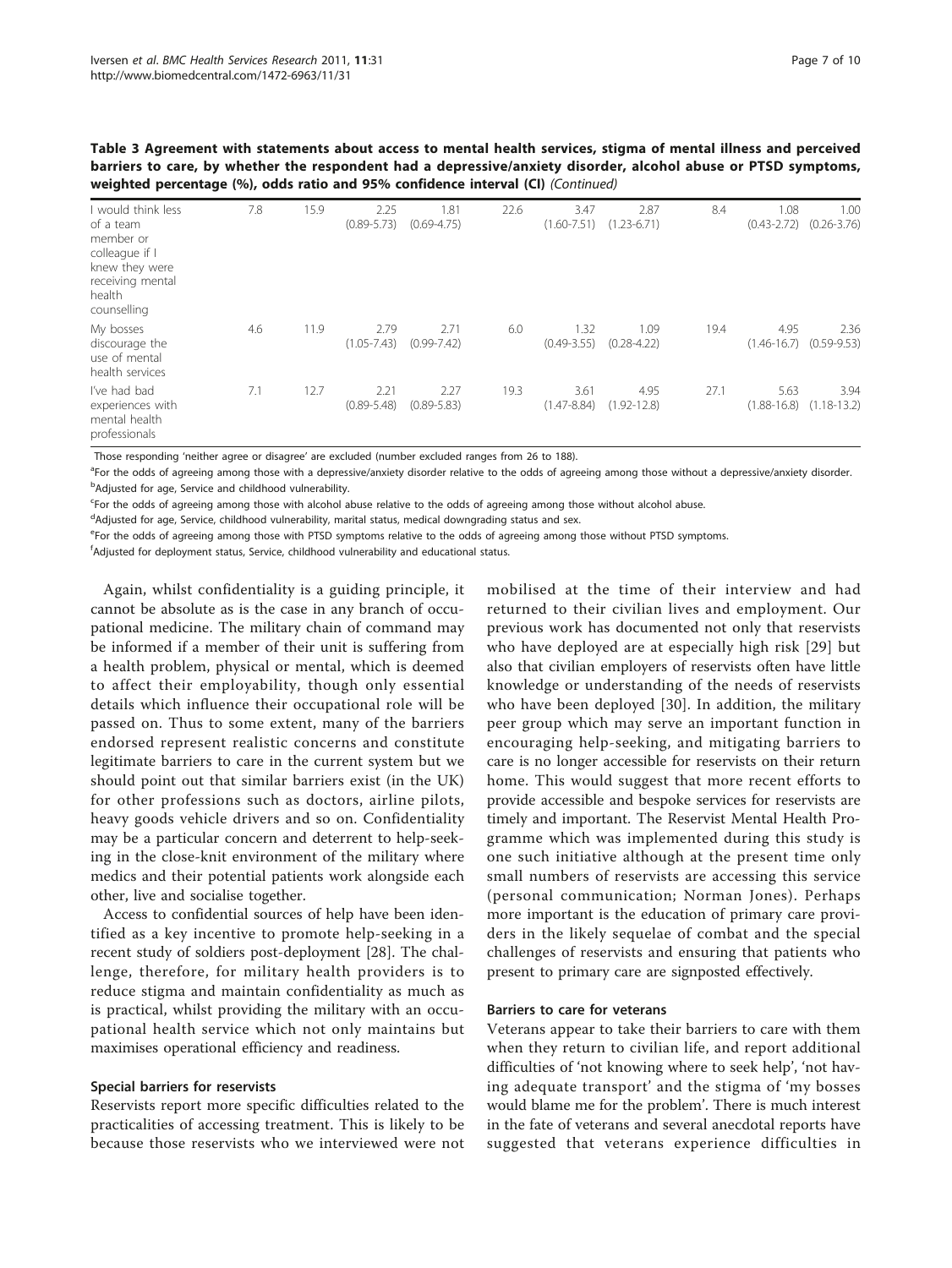accessing the care that they require [[31](#page-9-0)]. These results confirm that there are barriers to care for veterans which need to be borne in mind when designing and delivering services for those who have left the military. The Community Veteran Pilots currently underway in the UK, which aim to embed a therapist with mental health expertise within a Primary Care Trust who can act as an assessor and advocate for veterans with mental health problems, represent an innovative model of service delivery, an evaluation of which will be published shortly.

## Barriers for those who are unwell and barriers for specific diagnostic groups

In common with Hoge et al [[2\]](#page-8-0), we demonstrate that barriers to care are significantly more likely to be reported in those with mental health problems. Individuals who are not experiencing current problems may be less likely to actively consider the consequences of consulting because it is not immediately relevant to them and therefore they report less anticipated stigma [\[9](#page-8-0)]. Further, it may also be that people who are currently unwell are more likely to make negative evaluations of services available and are more pessimistic about the prospect and consequences of consulting. Our analysis builds on the existing work of Hoge et al [[2](#page-8-0)] and suggests that different sets of barriers exist for different common mental disorders. Our participants with depression were more likely to endorse practical difficulties with consulting; perhaps because low motivation/energy associated with depression is impairing their ability to initiate consultations. Those with alcohol problems, on the other hand, seem more likely to endorse items associated with shame/stigma. Further understanding barriers to care for specific diagnoses will be important in tailoring intervention strategies towards different groups.

## Conclusions

The implications of this work are three-fold. First, we present clear evidence that the main barrier to seeking help is anticipated public stigma, and therefore interventions aimed at reducing stigma in the military are important and timely. Stigma is learned and culturally specific and an important implication of this is that it may be unlearned [[32](#page-9-0)]. The US military have recently introduced a series of education programmes delivered in a group setting for soldiers and their families, which aim to decrease the stigma associated with seeking help for a mental health problem and encourages soldiers to seek assistance if they have symptoms ([\[33\]](#page-9-0), and have demonstrated in a randomised controlled trial that for those with high combat exposure there is a reduction in stigmatising beliefs post-intervention (compared with pre- intervention) [[34](#page-9-0)]; a version of the same tool is currently being trialled in the UK. A recent re-examination

of the same barriers to care as were reported in Hoge's 2004 study has shown a substantial reduction in the perception of these barriers over the last four years, particularly with respect to the belief that personnel seeking help would be 'seen as weak' (emphasis has been made in education of the chain of command that 'help-seeking is a sign of strength') [[28](#page-9-0)], and this has been more recently confirmed by the Mental Health Advisory Team (VI) report which has showed a reduction in the endorsement of barriers to care statements over time [[35\]](#page-9-0). This is encouraging and suggests that interventions of this kind are capable of beginning to shift stigmatising beliefs and that culture change can be achieved. In the same study, Warner et al reported that the encouragement of friends and family was cited as the most important factor in overcoming barriers to care by Service personnel [\[28\]](#page-9-0). Interventions designed to support and educate families are, therefore, a crucial adjuvant to the above, and more research is needed to determine how this can be achieved most effectively.

In addition to this, Greene-Shortridge et al [[9\]](#page-8-0), drawing on Corrigan and Penn's model of methods to reduce stigma [\[36](#page-9-0)], have suggested a series of measures worthy of consideration. Programmes which aim to promote contact with individuals who have a mental illness could be exploited in a military context by, for example, involving soldiers with PTSD who have been successfully treated in structured discussion and education within the unit, and indeed evaluations of such an initiative are currently underway in Canada where it has proved popular. Green-Shortridge et al [[9](#page-8-0)] also emphasise the importance of encouraging leaders to take an active role in identifying and assisting soldiers to receive mental health support; this may be of particular relevance since fears about leader's view of help-seeking was one of the most highly endorsed stigma statements in this study. Recent studies have shown that leaders in general, contrary to personnel's fears, take a positive attitude towards their staff seeking help [[37\]](#page-9-0). Leaders who make it clear to their subordinates that they endorse the notion that PTSD results from exposure to extreme stressors rather than individual weakness [[9\]](#page-8-0), and that help-seeking is acceptable and a sign of maturity, are likely to be powerful agents of change and reduction in stigma [[9\]](#page-8-0), and this is confirmed by recent work which has shown that positive leadership and higher unit cohesion reduces stigma and barriers to care, independent of any effect on the prevalence of mental health problems [[38\]](#page-9-0). There is also evidence that individuals who are referred for mental health treatment by the chain of command are much more likely to complete the course of treatment than those who self-refer, indicating that approval is an important catalyst for engagement with treatment [\[39](#page-9-0)]. Peer-led schemes which aim to educate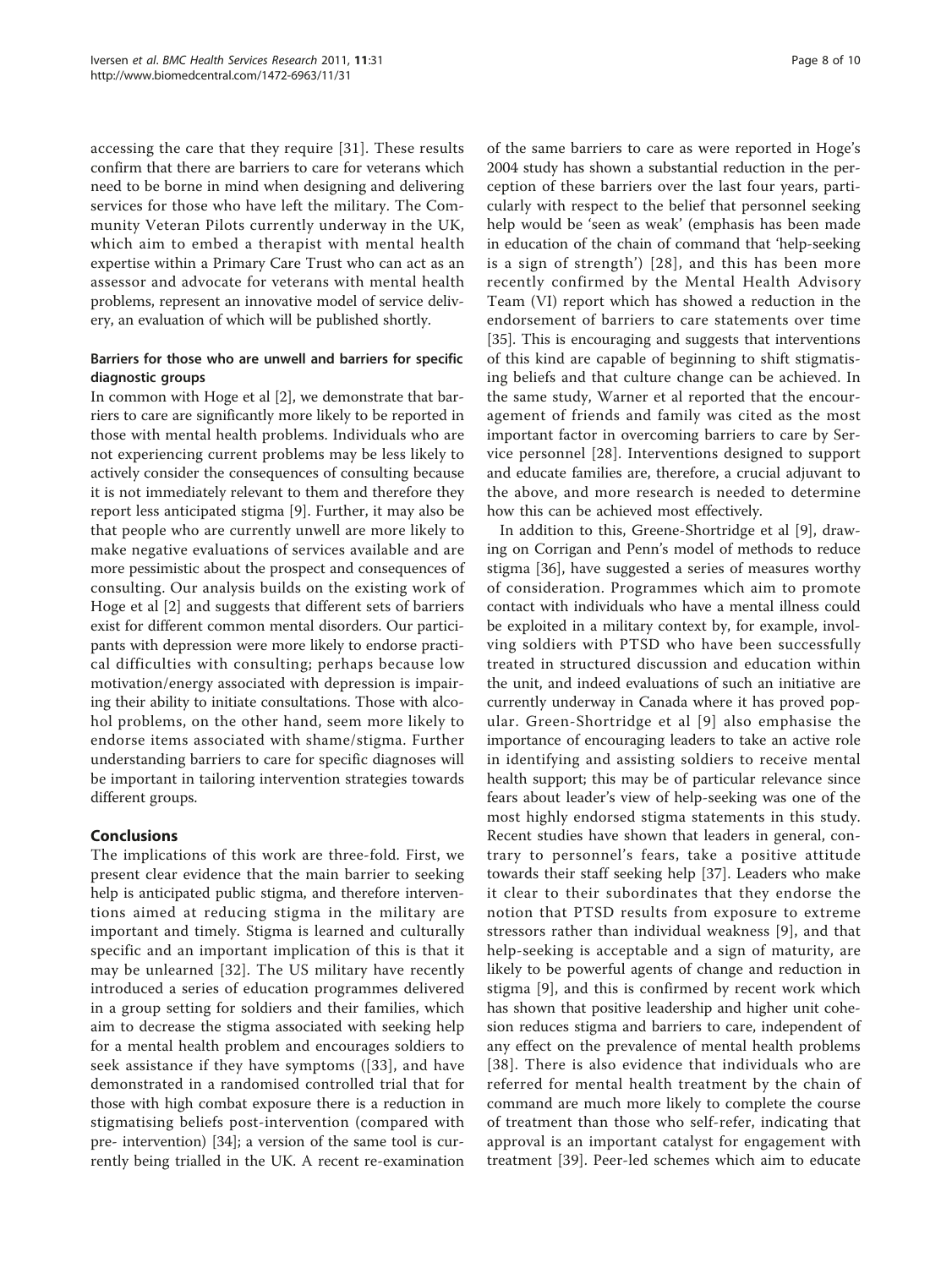<span id="page-8-0"></span>leaders in how to identify and signpost vulnerable individuals after a traumatic event such as Trauma Risk Management (TRiM) may well serve this purpose [[40](#page-9-0)]. An important caveat though is that any new interventions must be subjected to rigorous evaluation (for example, a randomised controlled trial) before they are introduced, as if they are ineffective, they may simply serve to medicalise distress without benefit.

As well as general interventions to reduce stigma in the still-serving military, we suggest that specific interventions are required to target those who are most vulnerable. Reservists in particular are experiencing practical barriers to receive of treatment, and therefore educating civilian employers and general practitioners about common mental health problems after deployment whilst emphasising the importance of providing guaranteed time off from work to consult without penalty is important.

In the UK, the care of veterans falls to the National Health Service after they leave the Armed Forces and we suggest again that outreach programmes which aim to educate primary and secondary care about common problems in the veteran population are important so that mental health problems can be identified and treated promptly in this vulnerable group. The stigma associated with consulting is reported to be less if the Service personnel can consult someone who has knowledge and expertise of military matters [[28\]](#page-9-0), and hence the service charities have an important role to play in both providing care and in outreach and education of the NHS. Recent initiatives such as the recent MoD/ NHS/Combat Stress Community Veteran Pilot Scheme aim to exploit these partnerships further, and are currently being evaluated.

Finally, we report that unwell personnel are the most likely to report barriers to care. This finding has important public health implications for the military as it suggests efforts to target stigmatising beliefs needs to be targeted toward those who are most unwell. Efforts such as outreach and formal education programmes to reduce the stigma of consulting, and clear unambiguous messages from the chain of command that personnel are actively encouraged to seek help targeted at high risk groups (such as those returning from operational duties) are important and timely.

#### Acknowledgements

MH, SW, and GT are funded partly by the National Institute for Health Research Specialist Mental Health Biomedical Research Centre at South London and Maudsley NHS Foundation Trust and King's College London.

#### Author details

<sup>1</sup>King's Centre for Military Health Research, King's College London, Weston Education Centre, Cutcombe Road, London, SE5 9RJ, UK. <sup>2</sup>Academic Centre for Defence Mental Health, King's College London, Weston Education Centre,

Cutcombe Road, London, SE5 9RJ, UK. <sup>3</sup>Health Service and Population Research Department, King's College London, Institute of Psychiatry, De Crespigny Park, London, SE5 8AF, UK.

#### Authors' contributions

AI, NG, SW, LVS, and NTF were responsible for the design of the study. LVS, AI, and JHH undertook data collection for the study. NTF and AI undertook the analysis of the data. AI and NTF prepared the first draft of the manuscript. NG, MH, RR, GT, and SW all had input into developing the manuscript further prior to submission. All authors commented on the manuscript prior to submission and approved the final manuscript.

#### Competing interests

This study was funded by UK's Ministry of Defence contract number R&T/1/ 0078. The authors' work was independent of the funding source, and we disclosed the paper to the Ministry of Defence at the point we submitted it for publication. JHH is a Ministry of Defence Civil Servant seconded to the Academic Centre for Defence Mental Health. NG is a full-time active service medical officer and Defence Professor of Mental Health who has been seconded to the Academic Centre for Defence Mental Health and SW is Honorary Civilian Consultant Advisor in Psychiatry to the British Army. All other authors declare that they have no conflicts of interest. All authors, had access to the study data, and NTF and AI take responsibility for the integrity of the data and the accuracy of the data analysis.

#### Received: 14 July 2010 Accepted: 10 February 2011 Published: 10 February 2011

#### References

- 1. Sareen J, Cox BJ, Afifi TO, Stein MB, Belik SL, Meadows G, Asmundson GJ: [Combat and peacekeeping operations in relation to prevalence of](http://www.ncbi.nlm.nih.gov/pubmed/17606818?dopt=Abstract) [mental disorders and perceived need for mental health care: findings](http://www.ncbi.nlm.nih.gov/pubmed/17606818?dopt=Abstract) [from a large representative sample of military personnel.](http://www.ncbi.nlm.nih.gov/pubmed/17606818?dopt=Abstract) Arch Gen Psychiatry 2007, 64(7):843-852.
- 2. Hoge CW, Castro CA, Messer SC, McGurk D, Cotting DI, Koffman RL: [Combat duty in Iraq and Afghanistan, mental health problems, and](http://www.ncbi.nlm.nih.gov/pubmed/15229303?dopt=Abstract) [barriers to care.](http://www.ncbi.nlm.nih.gov/pubmed/15229303?dopt=Abstract) N Engl J Med 2004, 351(1):13-22.
- 3. Iversen A, Dyson C, Smith N, Greenberg N, Walwyn R, Unwin C, Hull L, Hotopf M, Dandeker C, Ross J, et al: '[Goodbye and good luck](http://www.ncbi.nlm.nih.gov/pubmed/15928358?dopt=Abstract)': the mental [health needs and treatment experiences of British ex-service personnel.](http://www.ncbi.nlm.nih.gov/pubmed/15928358?dopt=Abstract) Br J Psychiatry 2005, 186:480-486.
- 4. Hoge CW, Auchterlonie JL, Milliken CS: [Mental health problems, use of](http://www.ncbi.nlm.nih.gov/pubmed/16507803?dopt=Abstract) [mental health services, and attrition from military service after](http://www.ncbi.nlm.nih.gov/pubmed/16507803?dopt=Abstract) [returning from deployment to Iraq or Afghanistan.](http://www.ncbi.nlm.nih.gov/pubmed/16507803?dopt=Abstract) JAMA 2006, 295(9):1023-1032.
- 5. Hoge CW, Lesikar SE, Guevara R, Lange J, Brundage JF, Engel CC, Messer SC, Orman DT: [Mental disorders among U.S. military personnel in the 1990s:](http://www.ncbi.nlm.nih.gov/pubmed/12202280?dopt=Abstract) [association with high levels of health care utilization and early military](http://www.ncbi.nlm.nih.gov/pubmed/12202280?dopt=Abstract) [attrition.](http://www.ncbi.nlm.nih.gov/pubmed/12202280?dopt=Abstract) Am J Psychiatry 2002, 159(9):1576-1583.
- 6. Corrigan PW, Watson AC: The paradox of self-stigma and mental illness. Clinical Psychology: Science and Practice 2002, 9:35-53.
- 7. Britt TW: The Stigma of Psychological Problems in Work Environment: Evidence from the Screening of Service Members Returning from Bosnia. Journal of Applied Social Psychology 2000, 30(8):1599-1618.
- 8. French C, Rona RJ, Jones M, Wessely S: [Screening for physical and](http://www.ncbi.nlm.nih.gov/pubmed/15333275?dopt=Abstract) [psychological illness in the British Armed Forces: II: Barriers to](http://www.ncbi.nlm.nih.gov/pubmed/15333275?dopt=Abstract) screening–[learning from the opinions of Service personnel.](http://www.ncbi.nlm.nih.gov/pubmed/15333275?dopt=Abstract) J Med Screen 2004, 11(3):153-157.
- 9. Greene-Shortridge TM, Britt TW, Castro CA: [The stigma of mental health](http://www.ncbi.nlm.nih.gov/pubmed/17357770?dopt=Abstract) [problems in the military.](http://www.ncbi.nlm.nih.gov/pubmed/17357770?dopt=Abstract) Mil Med 2007, 172(2):157-161.
- 10. Cepeda-Benito A, Short P: Self-concealment, avoidance of psychological services, and perceived likelihood of seeking professional help. Journal of Counseling Psychology 1998, 45:1-7.
- 11. Hotopf M, Hull L, Fear NT, Browne T, Horn O, Iversen A, Jones M, Murphy D, Bland D, Earnshaw M, et al: [The health of UK military personnel who](http://www.ncbi.nlm.nih.gov/pubmed/16731268?dopt=Abstract) [deployed to the 2003 Iraq war: a cohort study.](http://www.ncbi.nlm.nih.gov/pubmed/16731268?dopt=Abstract) Lancet 2006, 367(9524):1731-1741.
- 12. Iversen AC, van Staden L, Hughes JH, Browne T, Hull L, Hall J, Greenberg N, Rona RJ, Hotopf M, Wessely S, et al: [The prevalence of common mental](http://www.ncbi.nlm.nih.gov/pubmed/19878538?dopt=Abstract) [disorders and PTSD in the UK military: using data from a clinical](http://www.ncbi.nlm.nih.gov/pubmed/19878538?dopt=Abstract) [interview-based study.](http://www.ncbi.nlm.nih.gov/pubmed/19878538?dopt=Abstract) BMC Psychiatry 2009, 9:68.